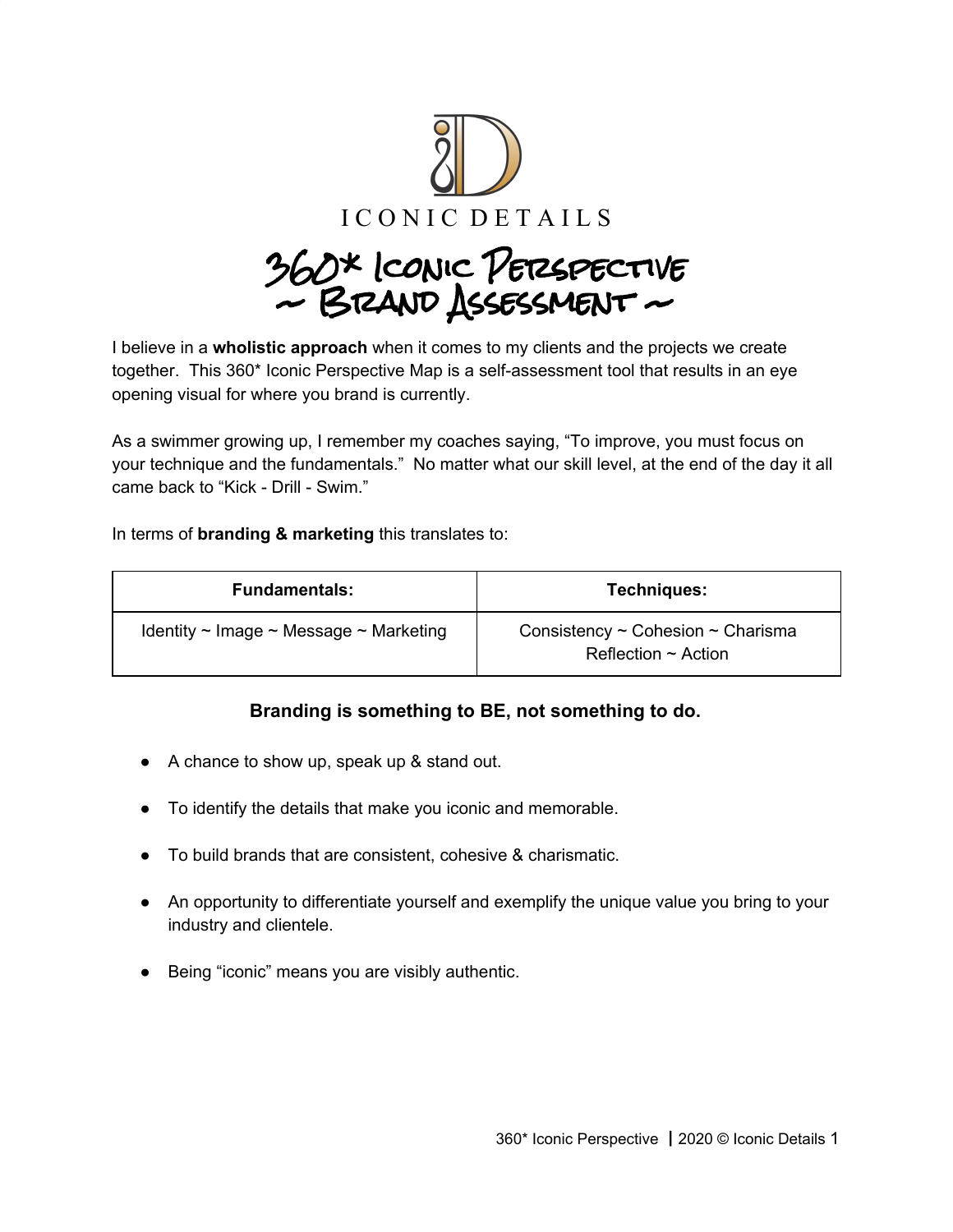**~** Terminology **~**

#### **Identity:**

You know the personality, look, feel, voice, strengths & differentiating factors of your brand/business.

#### **Image:**

You can easily identify the iconic details that make up the visual statement and first impression of your brand/business. You know your color palette, fonts, symbolism, and unique aesthetic. You know what you want to be associated with and how you want others to perceive you.

#### **Message:**

You know the statement you want to make with your brand/business The "why" that inspires your work. You know your mission, vision & value statements and how you want to position yourself in your industry.

#### **Marketing:**

You can outline your client flow and sales funnel. You have a marketing strategy & plan for implementing it. You have tools and resources in place to make marketing simple and sustainable. You are ready to reveal any evolutions you may go through with your brand/business.

#### **Consistency:**

*Meaning*: *Predictable, dependable & reliable.* You have the consistency in your online, offline and in-person presence. You have consistency across all platforms and mediums. Through your reputation, referrals, and word of mouth.

#### **Cohesion:**

*Meaning: Uniformity, harmony & flow.* There is a symmetry about you. Everything you say, do and produce seems to have a cohesive flow to it.

#### **Charisma:**

*Meaning: Authentic confidence.* You have that special "je ne sais quoi" about about you. Others often say to you "That is SO you!" or, "I thought of you when I saw this!"

#### **Reflection:**

You are regularly make time to reflect on your life and work. You know what's working and what isn't. You know what you want more of and what you would like to change. You understand what you need to release, as much as what you want to embody, embrace and personify.

#### **Action:**

You have a strategy and process you know you can trust, to be where you want to be. You have projects you're working on, collaborators you can call, and a team of experts on your side. Generally you like to have a plan, do and review mentality.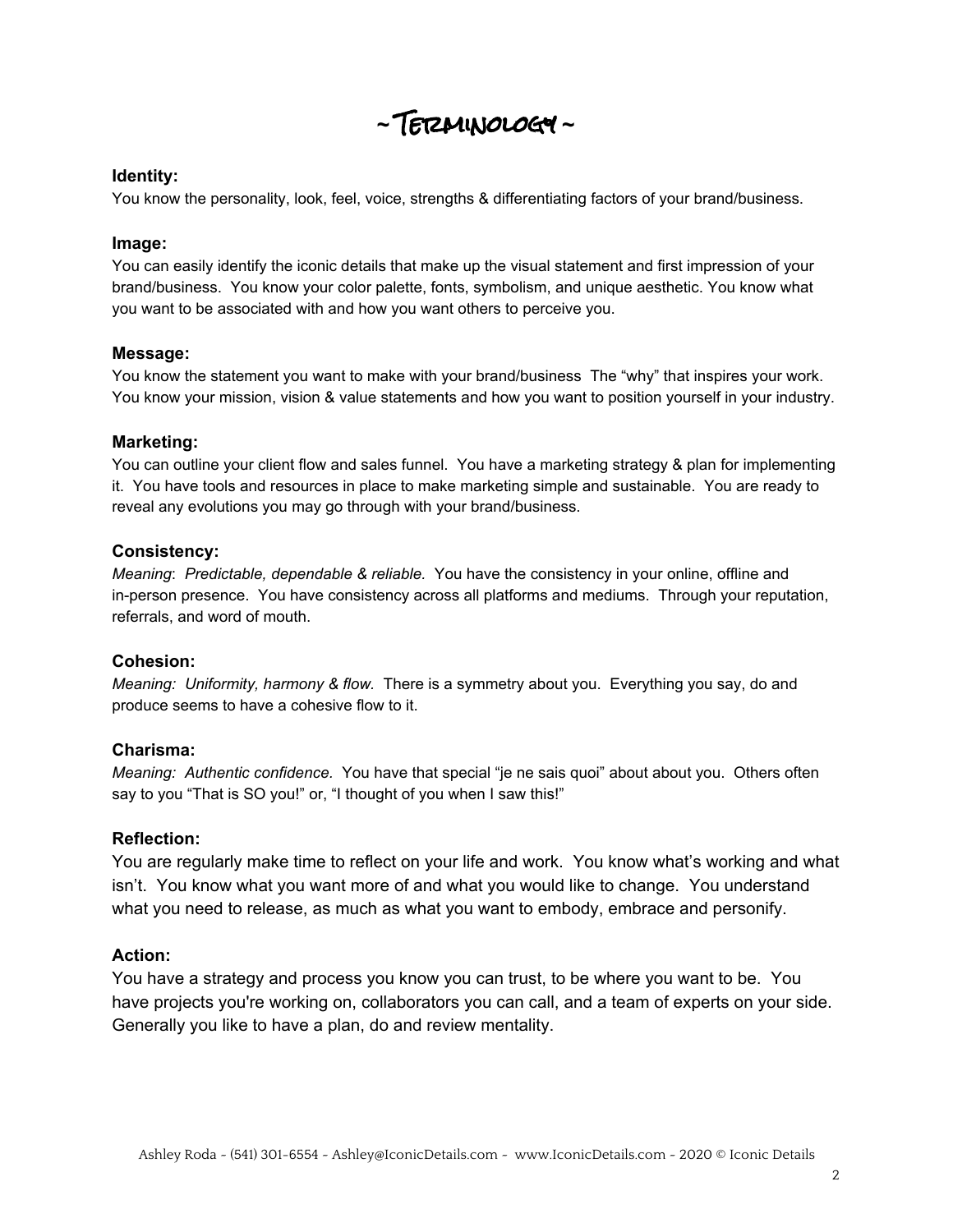The 360\* Iconic Perspective Map

Assess your brand/business in each of the following areas.

Use the terminology list to clarify each section and color in your score.

1 = Absent, Needs Attention **→** 10 = Iconic, I Got This!